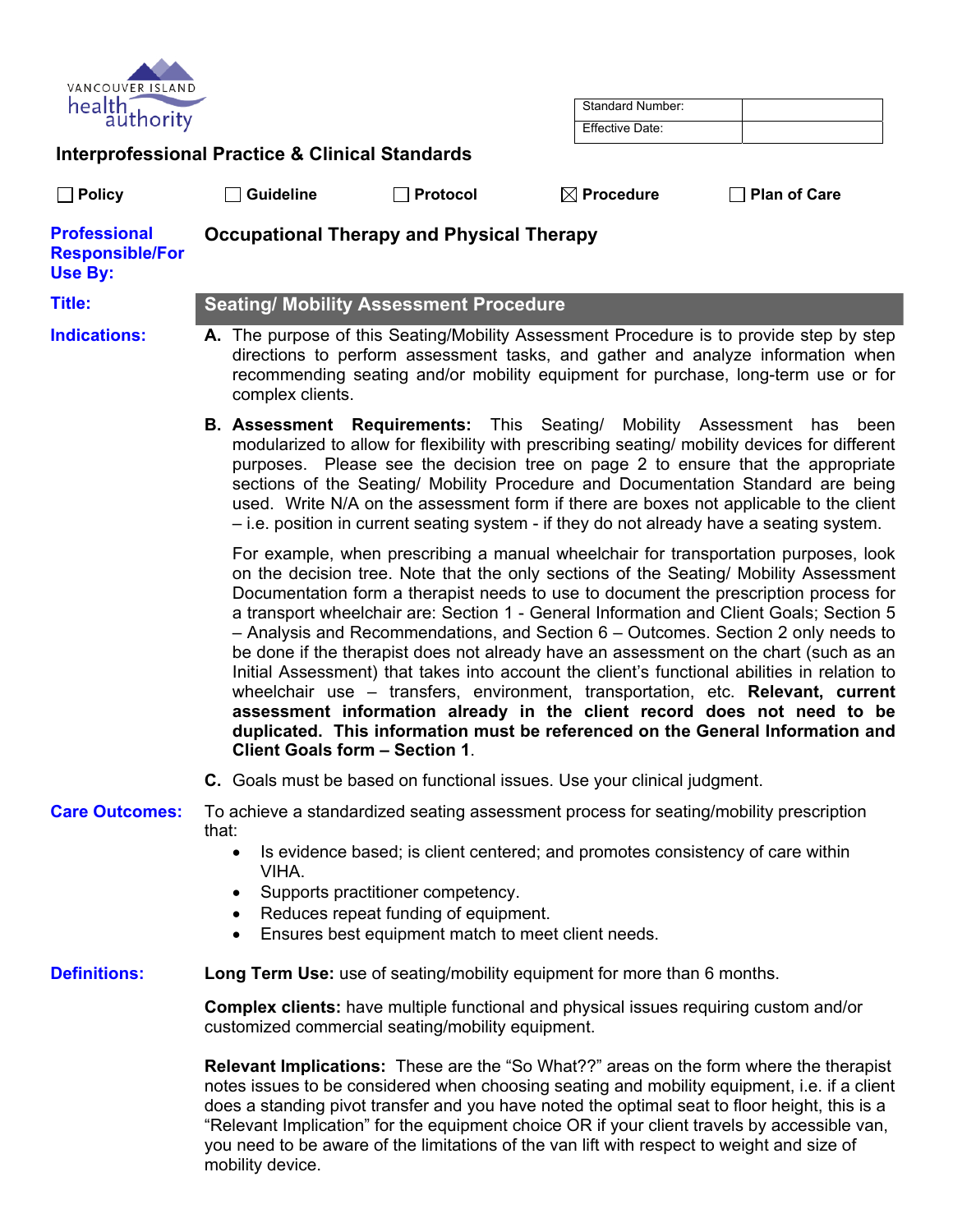# **Decision Tree for Documenting Required Sections of Seating and Mobility Assessment**

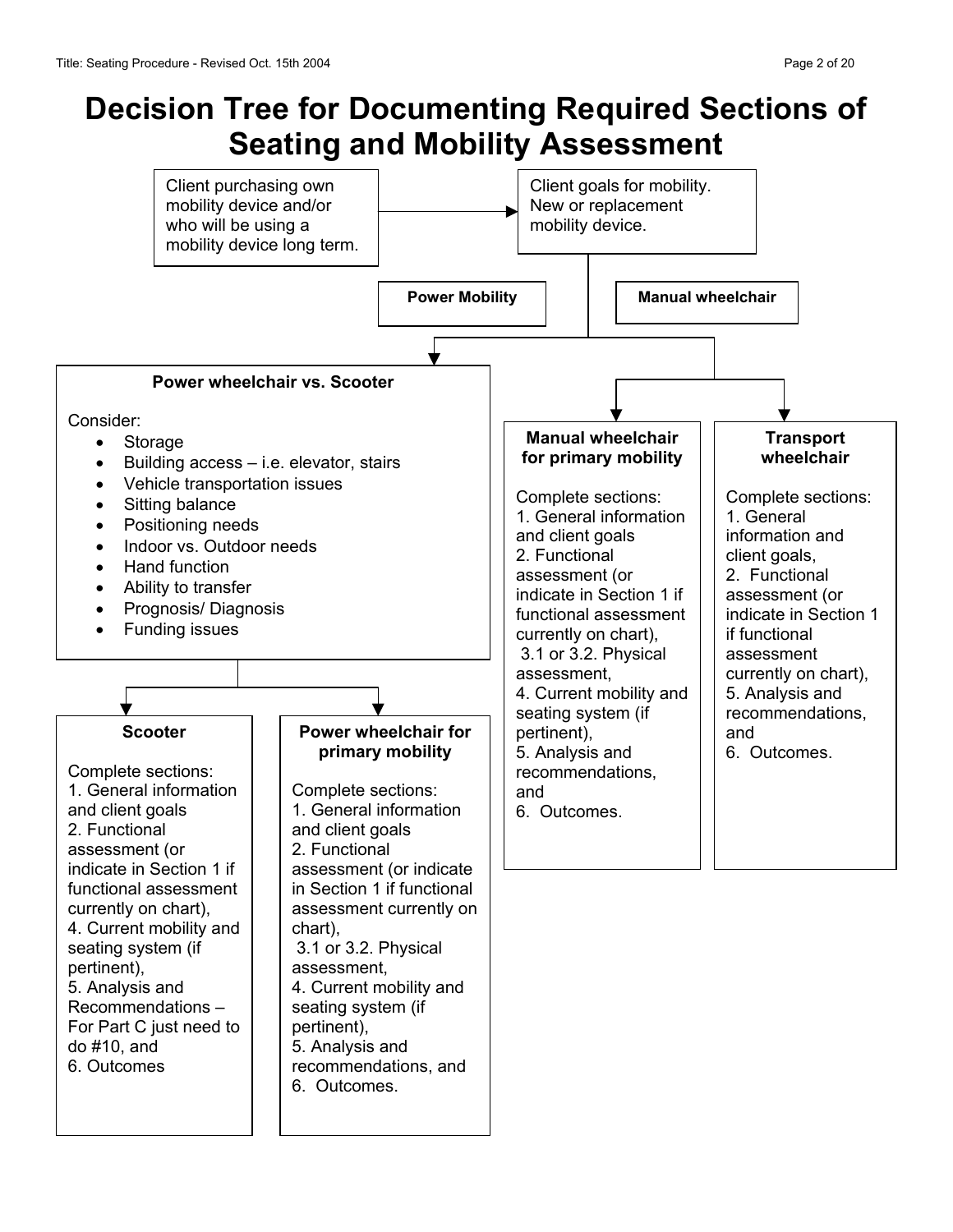# **Section 1 – General Information and Client Goals**

| A. General Information                              |                                                                                                                                                                                |
|-----------------------------------------------------|--------------------------------------------------------------------------------------------------------------------------------------------------------------------------------|
| <b>Client Information</b>                           | Basic information about the client.                                                                                                                                            |
| B. Client/ Caregiver Concerns and Goals for Seating |                                                                                                                                                                                |
|                                                     | Identify client's/caregiver's primary concerns and functional difficulties – e.g.<br>reason for change in equipment. Outline client/ caregiver goals of new seating<br>system. |

# **Section 2 – Functional Assessment**

| A. Weightbearing/ Transfers and Lifts           |                                                                                                                                                                                                                                                                                                                                                                                                            |
|-------------------------------------------------|------------------------------------------------------------------------------------------------------------------------------------------------------------------------------------------------------------------------------------------------------------------------------------------------------------------------------------------------------------------------------------------------------------|
| <b>Walking:</b>                                 | With or without aid, type of aid, tolerance, terrain. Any impact on type of<br>wheelchair? Crutch/cane holders necessary on wheelchair?                                                                                                                                                                                                                                                                    |
| <b>Transfers:</b>                               | Client must be able to bear some weight during the move. Comment on<br>method/equipment used, assistance required, number of times/day, optimal<br>seat to floor height, type of armrest support needed, or do armrests need to be<br>removable. These factors impact on decision for type of wheelchair frame and<br>design.                                                                              |
| Lifts:                                          | Client does not bear any weight. Comment on equipment used, assistance<br>required, mechanical vs. non-mechanical. Is a lift sling left under the client -<br>this may be a positioning issue. Is more than one person available or<br>necessary to assist with positioning the client after the lift.                                                                                                     |
| <b>B. Wheelchair Mobility</b>                   |                                                                                                                                                                                                                                                                                                                                                                                                            |
| <b>Manual:</b>                                  | Indicate method of propulsion and/or provide further description. Comment on                                                                                                                                                                                                                                                                                                                               |
| <b>Stroller:</b><br><b>Power mobility:</b>      | type of terrain client encounters, distances that need to be traveled and<br>endurance/strength of client. If client is dependent on caregiver for mobility,                                                                                                                                                                                                                                               |
| <b>Comments:</b>                                | indicate caregiver limitations. These factors impact on decision for: a) type of                                                                                                                                                                                                                                                                                                                           |
|                                                 | wheelchair frame and design - more durable vs. lightweight frame; rigid vs.<br>folding frame, degree of adjustability needed in frame, tilt; b) type of power<br>mobility – scooter, midwheel drive, rear wheel drive c) type of rear wheels and<br>front casters – pneumatics vs. solids, size of front casters. These factors are<br>also important for supporting your rationale with funding agencies. |
| C. Self Care                                    |                                                                                                                                                                                                                                                                                                                                                                                                            |
| <b>Method of eating:</b>                        | Does the client feed him/herself or is assistance required. Are eating aids<br>used? Access to tables? Does the eating set-up/equipment required impact<br>wheelchair components?                                                                                                                                                                                                                          |
| <b>Bowel &amp; bladder</b><br>management:       | Continent vs. incontinent, toileting routine/schedule, equipment. Access to<br>toilet? Assistance required.<br>Does the set-up/equipment required impact<br>wheelchair components?                                                                                                                                                                                                                         |
| Other activities of daily<br>living (ADL/IADL): | Comment on other aspects of ADL that may be affected by wheelchair/seating<br>Comment on set-up required for maximum independence or<br>components.<br>ease of caregiving. Use of technology and environmental controls should be<br>noted.                                                                                                                                                                |
| D. Work/ School and Leisure                     |                                                                                                                                                                                                                                                                                                                                                                                                            |
|                                                 | Describe client's activities. Is seating and mobility limiting these activities?                                                                                                                                                                                                                                                                                                                           |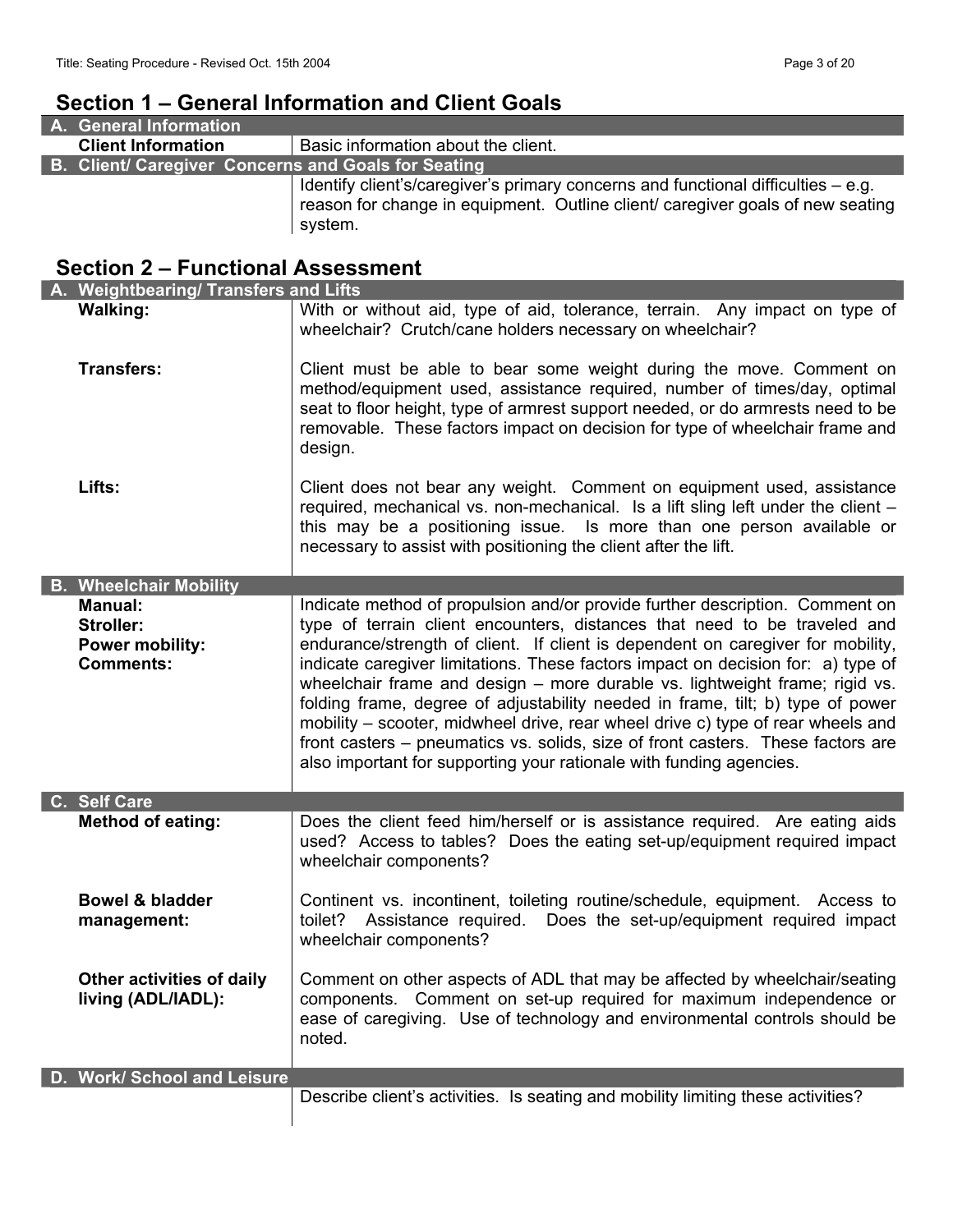| E. Perceptual/ Cognitive Status                                                                                                   |                                                                                                                                                                                                                                                                                                                                                                                                                                                                                                                                                                                                                              |
|-----------------------------------------------------------------------------------------------------------------------------------|------------------------------------------------------------------------------------------------------------------------------------------------------------------------------------------------------------------------------------------------------------------------------------------------------------------------------------------------------------------------------------------------------------------------------------------------------------------------------------------------------------------------------------------------------------------------------------------------------------------------------|
| <b>Vision:</b><br>Hearing:                                                                                                        | Comment on general cognitive/perceptual ability ie. vision, visual perception,<br>hearing as related to safe wheelchair operation. Also note client's orientation<br>(to person/place/time) and ability to remember where he/she is and safely<br>travel on their own. Motor planning – can the client plan and execute complex<br>motor function? Cognition - are there any cognitive issues that will impact<br>client's ability to operate wheelchair safely? (e.g. ability to problem solve)                                                                                                                             |
| <b>Functional cognitive</b>                                                                                                       |                                                                                                                                                                                                                                                                                                                                                                                                                                                                                                                                                                                                                              |
| ability:                                                                                                                          | For power mobility, more detailed/formalized cognitive/perceptual assessment<br>may be necessary. Refer to the VIHA Power Mobility Safety Toolkit which                                                                                                                                                                                                                                                                                                                                                                                                                                                                      |
| Cognitive/ perceptual<br>testing:                                                                                                 | includes the North Shore Health Region Power Mobility Assessment in the<br>Community Tool.                                                                                                                                                                                                                                                                                                                                                                                                                                                                                                                                   |
| <b>F. Communication</b>                                                                                                           |                                                                                                                                                                                                                                                                                                                                                                                                                                                                                                                                                                                                                              |
|                                                                                                                                   | Verbal vs. non-verbal. Communication aids, adaptive technology used. How<br>is volume of speech or use of equipment affected by head and body position?<br>What is the ideal position and access set-up for function? Is a tray needed?<br>How will technology equipment be mounted?                                                                                                                                                                                                                                                                                                                                         |
| <b>G.</b> Environment                                                                                                             |                                                                                                                                                                                                                                                                                                                                                                                                                                                                                                                                                                                                                              |
| 1. Home Accessibility<br><b>Entrances:</b><br><b>Stairs/ Ramps:</b><br>Elevator:<br><b>Flooring:</b><br>Table heights:<br>Access: | Home Accessibility: Describe living environment as indicated on the<br>worksheet. Does the current seating system limit access to the environment?<br>Home environment may impact the chair chosen with respect to type, size or<br>turning radius.                                                                                                                                                                                                                                                                                                                                                                          |
| <b>Charging Area:</b><br><b>Community</b><br><b>Accessibility:</b><br>2. Transport                                                | Any accessibility issues? How will the overall size of the wheelchair impact<br>their community/vocational activities?                                                                                                                                                                                                                                                                                                                                                                                                                                                                                                       |
| <b>Method of transport:</b><br><b>Method of loading:</b>                                                                          | Comment on type of vehicle used (i.e. car, van, taxi, accessible bus system,<br>public transit etc.). Consider weight and portability of wheelchair. Does the<br>wheelchair need to be tied down in the vehicle? Is the client transferring into a<br>car seat? Note the clearance required in the vehicle for wheelchair (i.e. van lift<br>door height and width). If a lift is used, will it accommodate the weight and<br>size of the wheelchair with client? How easy is it to re-assemble and<br>disassemble the system for transport?<br>(i.e. could an<br>unfamiliar<br>driver/caregiver easily transport the chair?) |

# **Section 3 – Physical Assessment**

Choose between long or short form version of physical assessment. Short form is only to be used after considerable experience with using the long form. The long form prompts the assessor to consider all relevant information necessary to identify all factors required for an appropriate wheelchair/ seating prescription.

| A. 3.1 Position in Current Seating System / 3.2 A. Physical Evaluation in Seating System/Supine/Sitting                                                                                                                                                                                       |
|-----------------------------------------------------------------------------------------------------------------------------------------------------------------------------------------------------------------------------------------------------------------------------------------------|
| Prior to assessing current sitting posture, try to obtain optimal positioning in<br>the chair. Now observe, palpate and describe the client's resting posture.<br>Use tick boxes and/or comment where appropriate. Neutral refers to a<br>position that appears comfortable, and symmetrical. |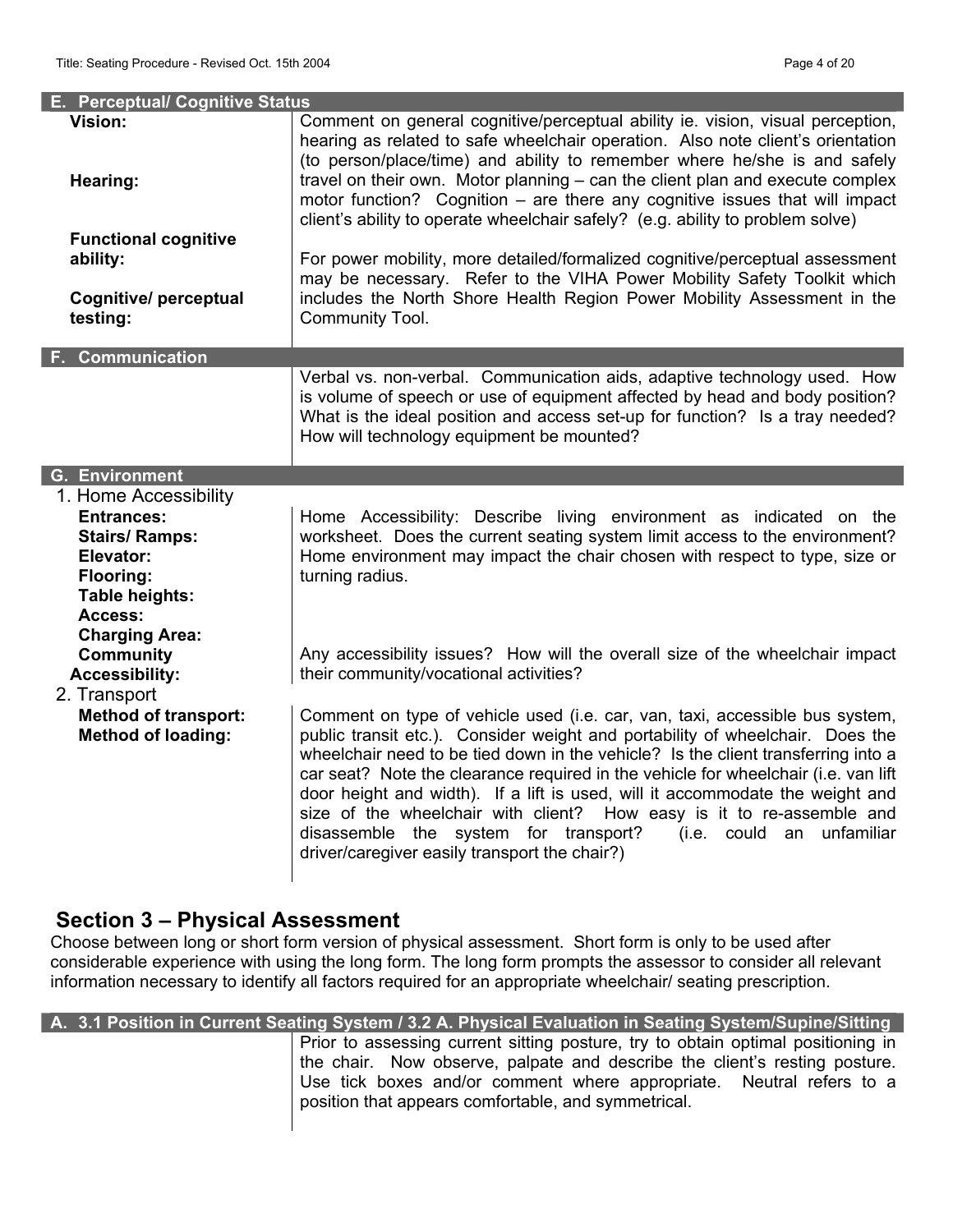I

| The beams roceant review our remport |                                                                                        |                                                                                                      |                                       |  |
|--------------------------------------|----------------------------------------------------------------------------------------|------------------------------------------------------------------------------------------------------|---------------------------------------|--|
|                                      |                                                                                        | B. 3.1 Supine Evaluation / 3.2 A. (continued) Physical Evaluation in Seating System/ Supine/ Sitting |                                       |  |
| Key:                                 |                                                                                        | Use an assistant whenever possible. Ask or assist the client to transfer to a                        |                                       |  |
| See Appendix A for                   | firm surface. Ask or assist client to lie down on the firm surface and align to        |                                                                                                      |                                       |  |
| <b>Postural Terms and</b>            |                                                                                        |                                                                                                      |                                       |  |
| Appendix B for Postural              | posture.                                                                               | straighten the body, head and pelvis (to neutral) prior to describing the body                       |                                       |  |
| Landmarks                            |                                                                                        |                                                                                                      |                                       |  |
|                                      | <b>Correctable</b> – refers to ability to return to neutral posture; active correction |                                                                                                      |                                       |  |
|                                      |                                                                                        | $-$ client is able to achieve neutral posture; passive correction $-$ client is                      |                                       |  |
|                                      |                                                                                        | unable to achieve neutral posture so correction is done passively by the                             |                                       |  |
|                                      |                                                                                        | evaluator; use the key provided; note the degree of effort required to                               |                                       |  |
|                                      |                                                                                        | achieve correction.                                                                                  |                                       |  |
|                                      |                                                                                        |                                                                                                      |                                       |  |
|                                      |                                                                                        |                                                                                                      |                                       |  |
|                                      |                                                                                        |                                                                                                      |                                       |  |
|                                      | Key:                                                                                   | <b>FA</b> = Full Active Correction                                                                   | <b>PA</b> = Partial Active Correction |  |
|                                      |                                                                                        | $NA = No$ Active Correction                                                                          | $FP = Full Passive Correction$        |  |
|                                      |                                                                                        | <b>PP</b> = Partial Passive Correction                                                               | $NP = No$ Passive Correction          |  |
|                                      |                                                                                        | <b>WNL = Within Normal Limits</b>                                                                    |                                       |  |
|                                      | Use Key to Describe "Correctable"                                                      |                                                                                                      |                                       |  |
| 1. Pelvic Mobility                   |                                                                                        |                                                                                                      |                                       |  |
| Pelvic tilt/ lumbar                  |                                                                                        |                                                                                                      |                                       |  |
| lordosis:                            |                                                                                        |                                                                                                      |                                       |  |
|                                      |                                                                                        |                                                                                                      |                                       |  |
|                                      |                                                                                        |                                                                                                      |                                       |  |
|                                      |                                                                                        |                                                                                                      |                                       |  |
|                                      |                                                                                        |                                                                                                      |                                       |  |
|                                      |                                                                                        |                                                                                                      |                                       |  |
|                                      |                                                                                        |                                                                                                      |                                       |  |
|                                      |                                                                                        | • Pelvic tilt/lumbar lordosis. Client should be lying flat with hips and knees                       |                                       |  |
|                                      |                                                                                        | extended. Use your flattened hand to feel the lumbar space. What is the                              |                                       |  |
|                                      |                                                                                        | resting tendency of the pelvis $-$ is the lumbar area flat or arched? The                            |                                       |  |
|                                      |                                                                                        | normal position should be slightly arched. Now try to flatten the lumbar                             |                                       |  |
|                                      |                                                                                        | spine by putting your hand behind their knees and then flexing their hips                            |                                       |  |
|                                      |                                                                                        | and knees until the client is rolled up into a ball, lumbar spine rounded and                        |                                       |  |



• If the resting tendency of the pelvis presents as flattened, check for movement in the anterior direction by placing your hands behind the top of the pelvis and rock your own body back while pulling on the top of the pelvis. Check for the degree and ease of correction.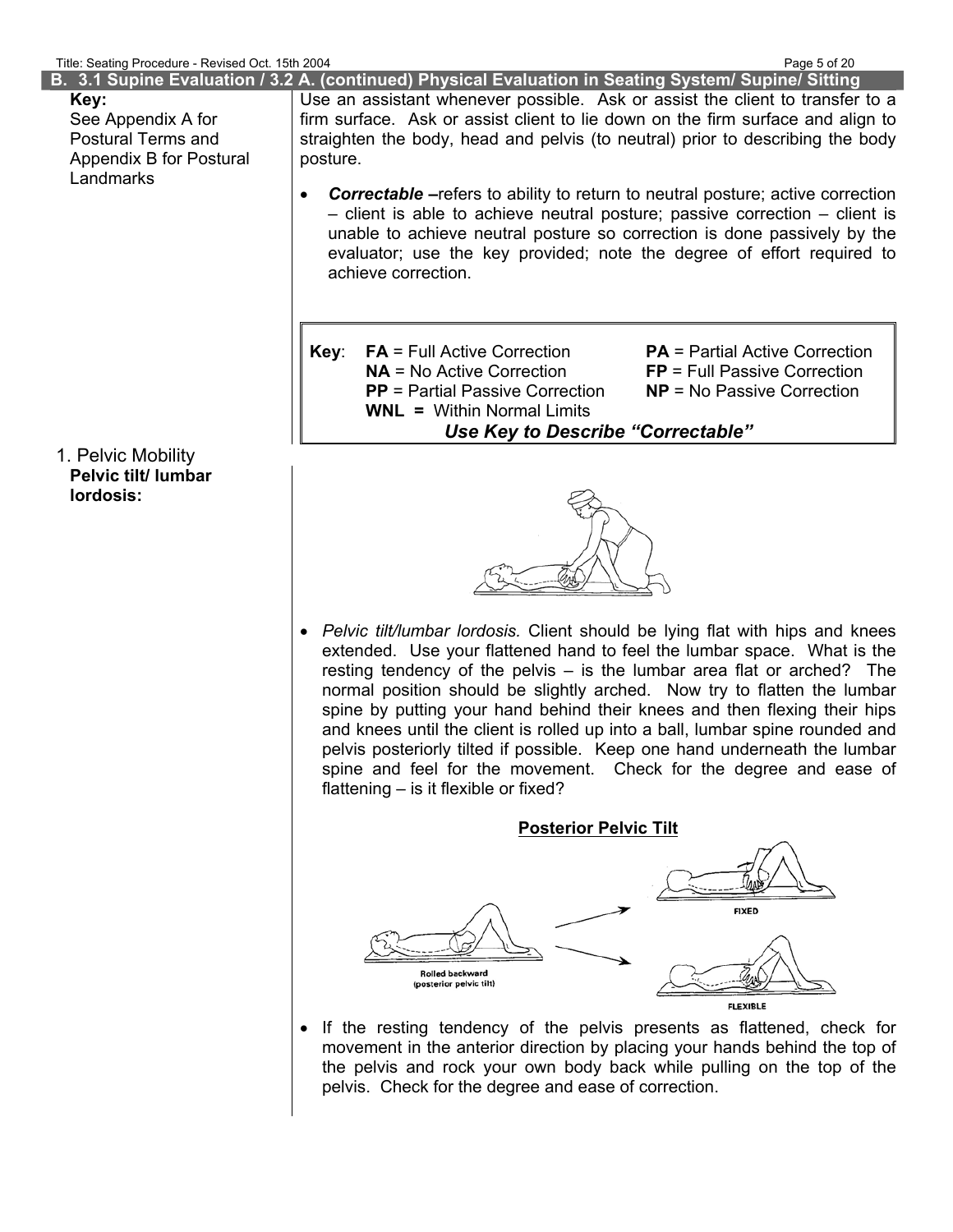**Pelvic tilt/ lumbar lordosis (continued):** 



**Pelvic Rotation:**  $\cdot$  **•** *Pelvic Rotation.* Check the resting tendency of the pelvis by locating the ASIS hooks (find the ASIS and place thumb just below tip where the sartorius tendon attaches to the pelvis) and note whether one side is higher than the other one. Start with the pelvis in a centered position if possible. Position yourself in a half kneeling position next to the person. Rest your thumb under the ASIS hook and place your fingers over the iliac crest on the side closest to you. With your other hand reach across the person and place your hand behind the pelvis. Push down on the ASIS on one side, and at the same time pull up from behind the pelvis on the opposite side to rotate the pelvis. Is the pelvis flexible? Reverse your hand position. Repeat the rotation, this time in the opposite direction. Can you return the pelvis to a neutral position? If not, which side is rotated forward?



fingers over the iliac crest. Note the 'resting' orientation of the pelvis. Then, kneeling next to the person, place one arm under the knees, support the legs in a flexed position while keeping your other hand on the iliac crest to feel the pelvic movement. Slide both legs toward you, side-flexing the trunk on the side closest to you and extending the opposite side. Ensure that you are isolating the movement of the pelvis from that of the upper trunk. Maintaining this side-flexed trunk position, let the feet rest on the mat and re-palpate the ASIS. The side closest to you should be higher than the opposite side. Move yourself to the other side and repeat the procedure. Can you return the pelvis to a midline position? If not, which side is higher?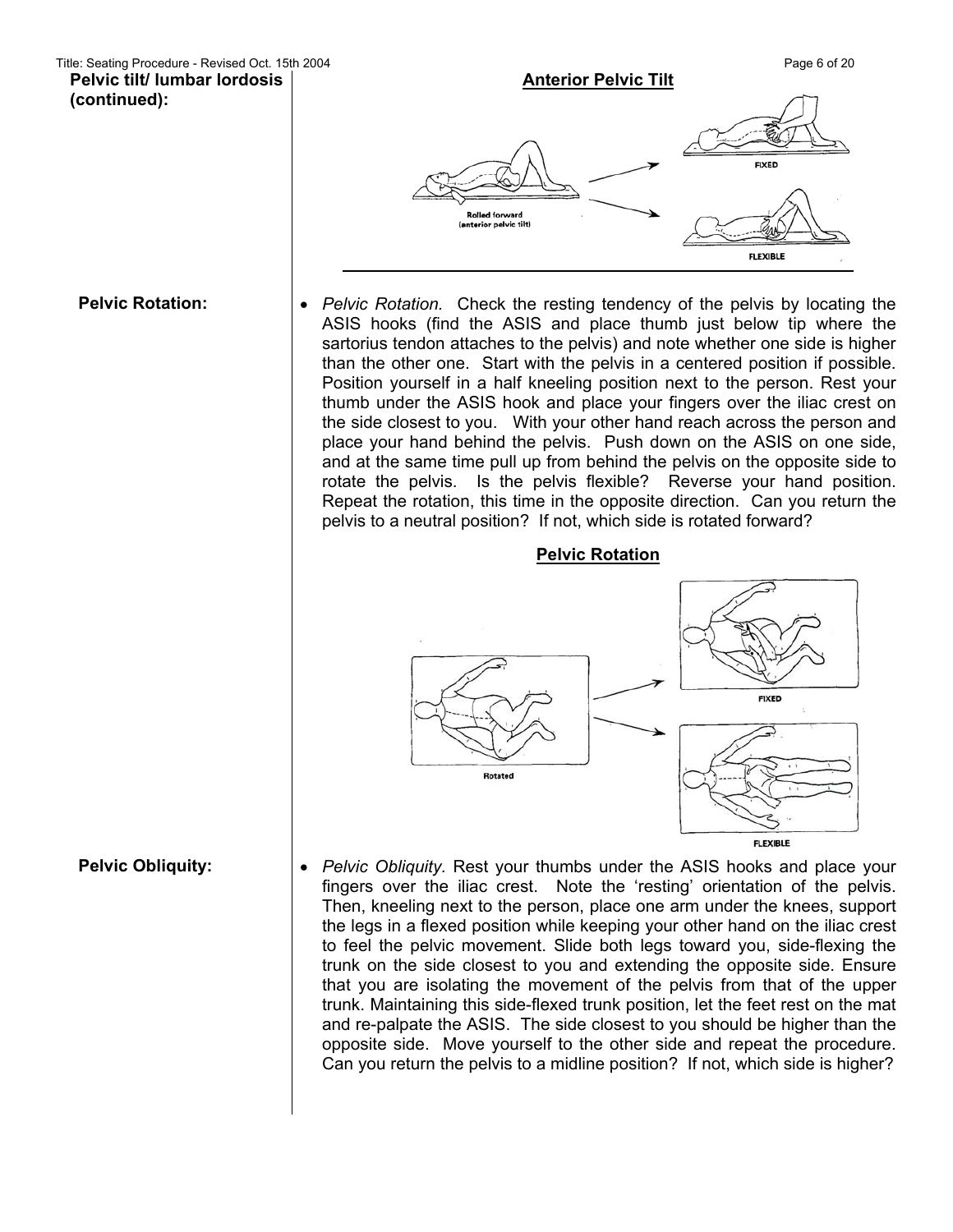# Title: Seating Procedure - Revised Oct. 15th 2004 **Page 7** of 20



### Client should be in a supine position. Note starting position and ranges within parameters of movement possible. Attempt to align pelvis in neutral position prior to measuring range. Remember the purpose of doing range in a seating assessment is to understand what seated position is physically achievable and comfortable.

It is critical to determine available passive range and not position the client in neutral, if range is not available. Be aware of whether the aim(s) of your interventions will be prevention (ie: of pressure, of further deformity), correction (ie. of partially flexible scoliosis) or accommodation (ie: of windswept legs). ROM may be measured at the range that is easily achieved and comfortable for the client – "comfort range" or the maximum range that can be obtained at that joint – "end range". Indicate which range has been measured by ticking appropriate box. Be aware of fluctuations in tone between supine and sitting positions. For example a client may appear to have less hip flexion in supine vs. sitting due to increased tone.

Kneel next to the person. Place your hand under the lumbar spine and hold the leg closest to you under the knee and begin to flex the hip. As you flex the hip toward 90 degrees, slow down and concentrate on the lumbar curve. When the lumbar curve starts to flatten, stop and note the amount of hip flexion. Repeat the movement starting back with 45 degrees of flexion and slowly flex the hip again until you feel the lumbar curve flatten. To record hip flexion you are noting the angle between a neutral hip position (leg is straight) to the amount of hip flexion that can be achieved before the pelvis moves. Record results. Repeat the procedure for the other hip.

Kneel next to the person. With your hand, which is closest to client's head, hold the pelvis. Thumb on ASIS, web space and index finger on crest. With your other hand, hold the leg closest to you under the knee and begin to flex the hip. As you flex the hip toward 90 degrees, slow down. Concentrate on your thumb and index finger and feel for any movement of the pelvis, stop and observe the amount of hip flexion once you feel the pelvis move or 'rock'. Repeat the movement starting back with 45 degrees of flexion and slowly flex the hip again until you feel the pelvis start to 'rock'. This is the hip flexion end range with a neutralized pelvis. Record results. Move to the other side of the client and repeat the procedure.

\*Hamstring length is not important yet as we are determining only true joint range at the hip

## 2. Range of Motion **Lower extremity range of motion related to sitting:**

**Hips:** 

**Hip Flexion with stable pelvis:**

**Alternate Procedure-Hip Flexion with stable pelvis:**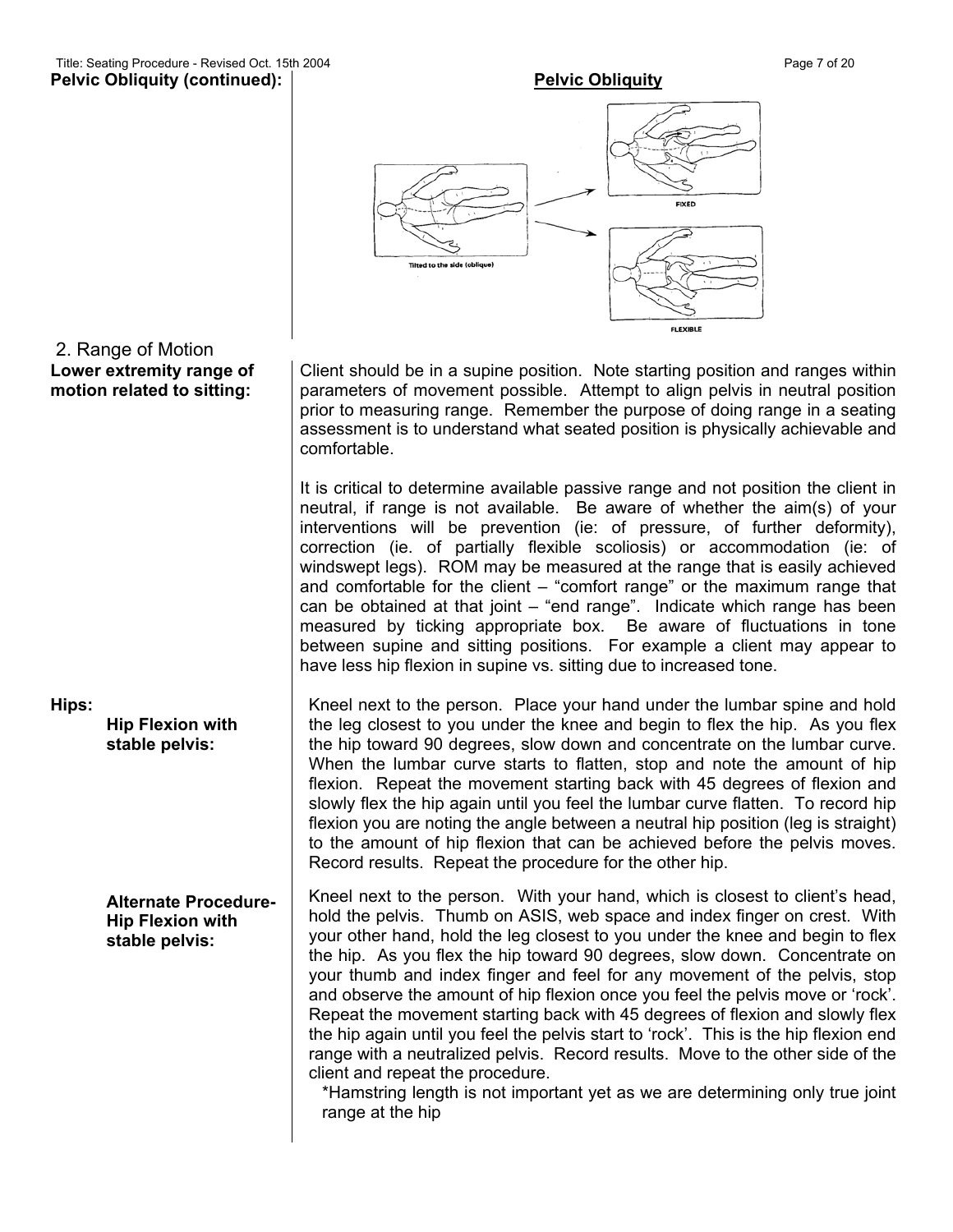| Hips (continued):<br>Hip abduction/<br>adduction and<br>rotations: | Start with one leg extended on the mat. Flex the other leg at the hip. Slowly<br>abduct the hip and then adduct. Normal range for abduction is 45 degrees,<br>adduction 20 degrees. Return the leg to midline and position in 90/90 at the<br>hip and knee or as close as possible to this position. Rotate the lower leg,<br>internally then externally. Normal range for external rotation is 45 degrees,<br>internal rotation 35 degrees. Repeat procedure on the other leg and record<br>findings. Caution - subluxed or dislocated hips often have limitations in joint<br>range, especially in abduction and possibly external rotation. If your client<br>naturally assumes a windswept deformity, it is critical to determine the<br>available passive abduction and adduction range, and not position the hip into<br>a neutral position if range is not available.                                                                                                                                                                                           |
|--------------------------------------------------------------------|------------------------------------------------------------------------------------------------------------------------------------------------------------------------------------------------------------------------------------------------------------------------------------------------------------------------------------------------------------------------------------------------------------------------------------------------------------------------------------------------------------------------------------------------------------------------------------------------------------------------------------------------------------------------------------------------------------------------------------------------------------------------------------------------------------------------------------------------------------------------------------------------------------------------------------------------------------------------------------------------------------------------------------------------------------------------|
| Knees (hamstring length):                                          | Hamstring range is a 2 joint movement. Maintain your position kneeling next to<br>the client. Place your thumb under the ASIS hook and your fingers over the<br>pelvic crest. Slide the other arm under the knee and wrap your hand onto the<br>knee cap. Your elbow and forearm should be supporting the lower leg. Flex<br>the hip to range available without rocking the pelvis. Now extend the knee.<br>Ensure the hip remains flexed and does not adduct or abduct. As the knee<br>extends, concentrate on any movement you may feel under your thumb,<br>indicating the pelvis is being pulled into a posterior tilted position. When you<br>feel pelvic movement, stop as you will no longer be measuring hamstring<br>length with a neutral pelvis. Note the amount of knee extension at this point<br>and record. Repeat the procedure on the other side. If you try to seat the client<br>in a position that requires more knee extension (i.e. elevating legrests) than<br>they have available, you will be promoting posterior pelvic tilt/sacral sitting. |
| Feet/ ankles:                                                      | Start with the hip and knee in 90/90 or as close as possible to this position.<br>Support the leg while slowly moving the ankle. Check dorsiflexion,<br>plantarflexion, inversion and eversion. Can the foot be positioned so that the<br>sole of the foot is a weight bearing area?                                                                                                                                                                                                                                                                                                                                                                                                                                                                                                                                                                                                                                                                                                                                                                                   |
| $\Omega$ Two sets                                                  |                                                                                                                                                                                                                                                                                                                                                                                                                                                                                                                                                                                                                                                                                                                                                                                                                                                                                                                                                                                                                                                                        |

### 3. Trunk

Have the client lying in a neutral position with the pelvis corrected as much as possible and legs extended. **\*NOTE** - This needs to be assessed in more depth in the sitting position.

Kyphosis: <br> Can the client lie flat without pillows supporting the head and keep his neck in a neutral position?

Curved forward (kyphosis)

**FIXED FLEXIBLE**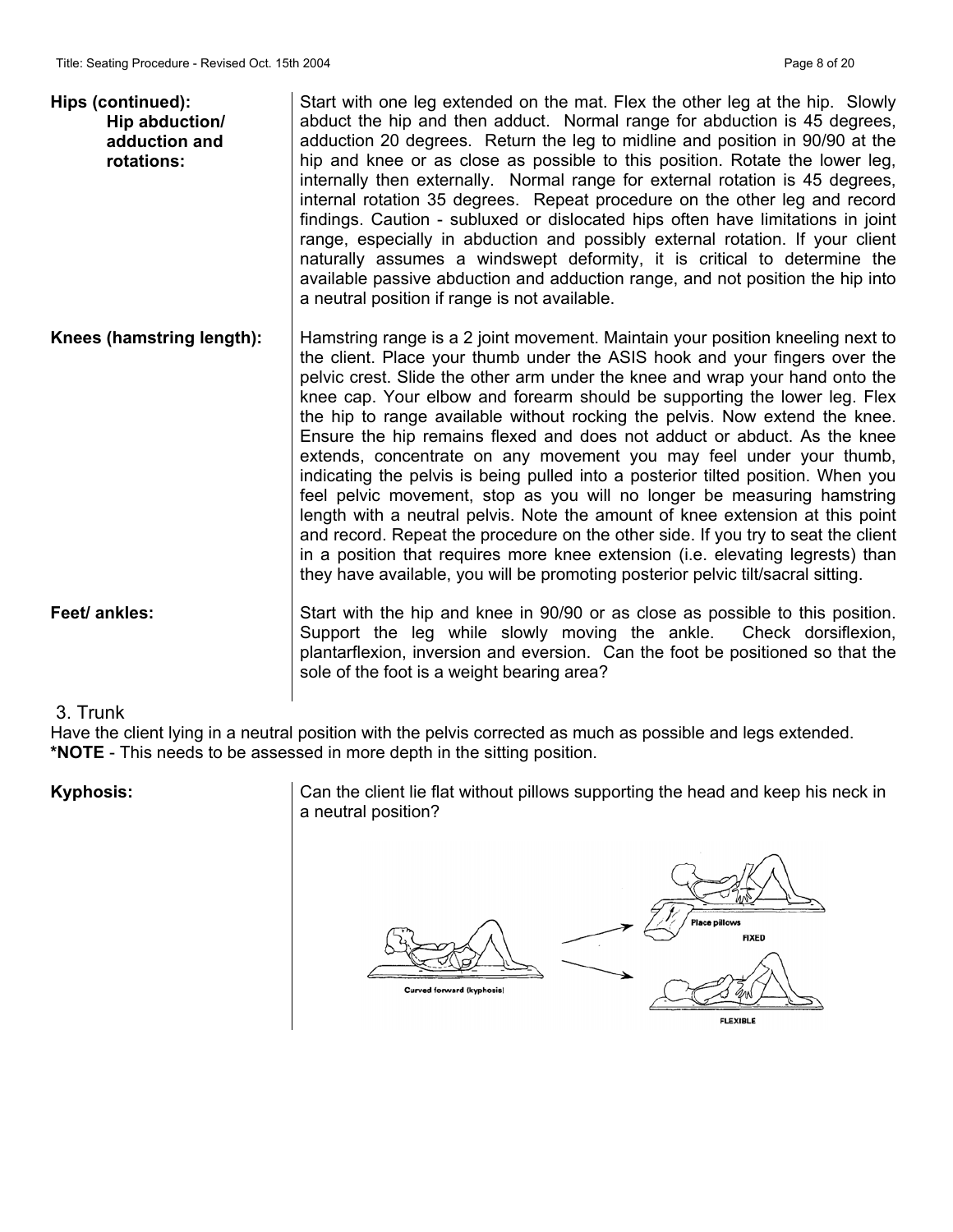**Spinal Alignment:** Place one finger on the sternal notch and place a finger on your other hand on the belly button and note alignment. Also look at the curves and creases/skin folds at the side of the trunk – does one side appear more shortened than the other?

|                            | <b>FIXED</b><br>Curved to one side<br>(scoliosis)<br><b>FLEXIBLE</b>                                                                                                                                                                                                                                                                                                                                                                                                                                                                                                                                        |
|----------------------------|-------------------------------------------------------------------------------------------------------------------------------------------------------------------------------------------------------------------------------------------------------------------------------------------------------------------------------------------------------------------------------------------------------------------------------------------------------------------------------------------------------------------------------------------------------------------------------------------------------------|
| <b>Rotation:</b>           | Does one side of the trunk appear higher/more forward than the other?                                                                                                                                                                                                                                                                                                                                                                                                                                                                                                                                       |
| <b>Rib Hump:</b>           | Look at the trunk/rib area. Does any area of the rib cage appear more<br>prominent than another?                                                                                                                                                                                                                                                                                                                                                                                                                                                                                                            |
| 4. Shoulders/ Neck / Head  |                                                                                                                                                                                                                                                                                                                                                                                                                                                                                                                                                                                                             |
| <b>Shoulders:</b>          | Observe position in relation to trunk.                                                                                                                                                                                                                                                                                                                                                                                                                                                                                                                                                                      |
| <b>Head/Neck:</b>          | Observe position in relation to trunk. Are there any flexion, extension or<br>rotation postures in the 'resting' orientation? Can you correct these postures?                                                                                                                                                                                                                                                                                                                                                                                                                                               |
|                            | C. 3.1 Dimensional Documentation - for Supine and Sitting / 3.2 B. Dimensional Documentation                                                                                                                                                                                                                                                                                                                                                                                                                                                                                                                |
| <b>Tips for Measuring:</b> | Some measurements are more appropriate to measure in supine and others<br>are more appropriate in sitting and some need to be done in both positions to<br>allow comparison. I.e. thigh length should be measured in supine and sitting<br>as the position of the pelvis can cause this measurement to vary greatly<br>(posterior tilt in sitting will increase seat depth, but if this posterior tilt is<br>correctable more back support is required to maintain proper seated position).<br>The therapist needs to analyze/address the reasons for differences in sitting<br>versus supine measurements. |
|                            | When measuring in supine, remember to measure the individual in simulated<br>'seated' position (i.e. 90/90/90). These measurements should be 'tight' - as<br>close to anatomical landmarks as possible. Think about the reason for doing<br>the measurement, i.e. chest width will help you decide the width needed<br>between lateral supports, thigh length will translate into seat depth with<br>different considerations for clients who use their feet to propel versus having<br>legs supported.                                                                                                     |
| <b>Hip Width:</b>          | With an assistant's help, place rigid books/clipboards along each hip, holding<br>books at 90° to surface. Measure in between the books at the widest point. For<br>obese people, the seated position is likely to give the most accurate<br>measurement.                                                                                                                                                                                                                                                                                                                                                   |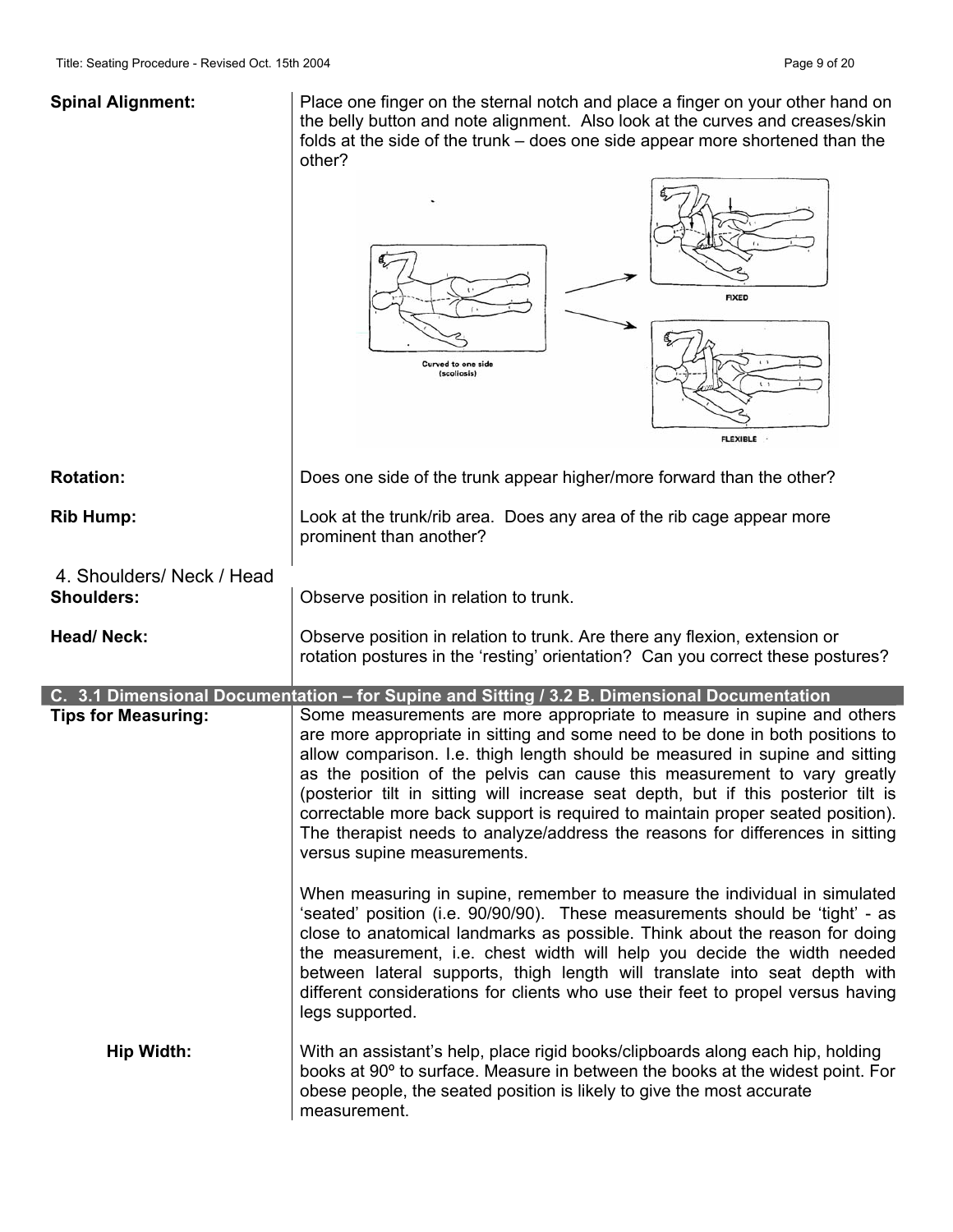| Title: Seating Procedure - Revised Oct. 15th 2004<br><b>Tips for Measuring</b><br>(continued):<br><b>Thigh and Lower Leg</b><br>Length: | Page 10 of 20<br>Feel for the medial hamstring tendon and use that as your "tight" landmark.<br>Always measure left and right sides in the same manner, i.e. from lateral or<br>medial sides of the limb. Ensure the pelvis is in a neutral position (based on<br>client findings) for thigh length measurement and measure from mat to<br>popliteal fossa (tight to medial hamstring tendon). For lower leg length, make<br>sure the ankle is in as neutral a position as possible- record longest<br>measurement. |
|-----------------------------------------------------------------------------------------------------------------------------------------|---------------------------------------------------------------------------------------------------------------------------------------------------------------------------------------------------------------------------------------------------------------------------------------------------------------------------------------------------------------------------------------------------------------------------------------------------------------------------------------------------------------------|
| <b>Scapula Height</b>                                                                                                                   | Measure to the inferior angle. If the back height is too high, it may limit<br>scapular movement.                                                                                                                                                                                                                                                                                                                                                                                                                   |
| <b>ASIS Span</b>                                                                                                                        | May be needed for custom belt system or rigid pelvic blocks.                                                                                                                                                                                                                                                                                                                                                                                                                                                        |
| 5. Sitting Ability                                                                                                                      | D. 3.1 Sitting Evaluation / 3.2 A. (continued) Physical Evaluation in Seating System/Supine/Sitting                                                                                                                                                                                                                                                                                                                                                                                                                 |
|                                                                                                                                         | Assist the individual to sit up on a firm mat surface with legs over the edge of<br>the mat and feet supported. The sitting evaluation is easier to complete safely<br>and accurately with a therapist and an assistant.                                                                                                                                                                                                                                                                                            |
|                                                                                                                                         | It is important to compare the findings from the supine evaluation with those of<br>the sitting evaluation. In the seated position, gravity is influencing all aspects<br>of posture. I.e. if a fixed deformity is present in supine, you cannot expect to<br>achieve a neutral position in sitting or conversely, if a deformity is flexible in<br>supine, you may find it to be less flexible in sitting due to effects of tone,<br>gravity, etc.                                                                 |
|                                                                                                                                         |                                                                                                                                                                                                                                                                                                                                                                                                                                                                                                                     |
|                                                                                                                                         | Observe the individual in an unsupported sitting position if possible. Describe<br>their sitting ability against gravity and tick the appropriate box.                                                                                                                                                                                                                                                                                                                                                              |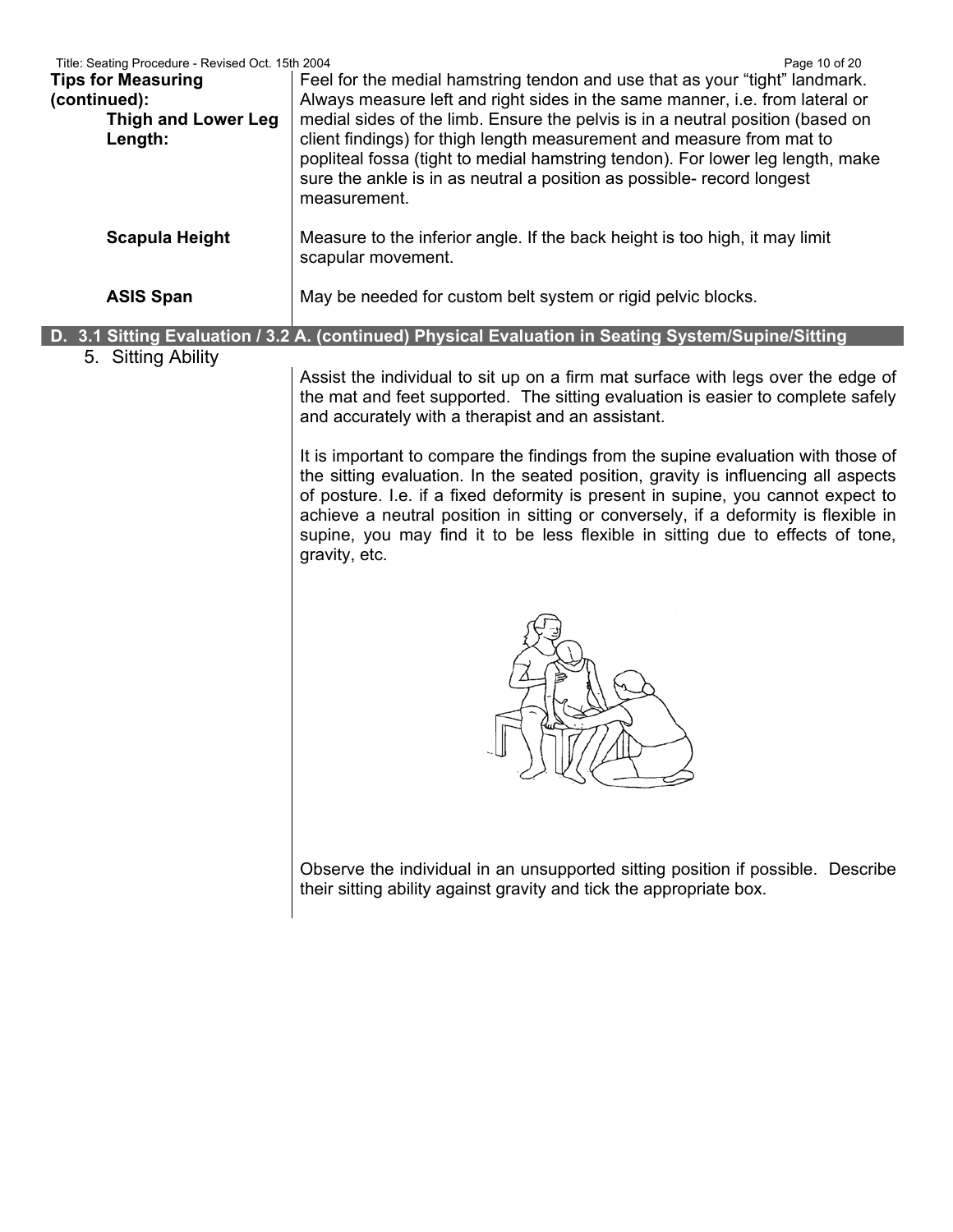To focus on the pelvis/lumbar spine, allow for (accommodate) any limitations in hip flexion. Use the same bony landmarks to assess the pelvic position as were used in the supine assessment (i.e. ASIS). Is the pelvis flexible or is it fixed in a position? Will your intervention need to reduce/correct a flexible deformity or accommodate a fixed deformity?

**Tilt/ Lumbar Lordosis:** If the person's pelvis tends to assume a posterior or anterior pelvic tilt / pelvic obliquity / pelvic rotation, and he/she is unable to independently move his/her pelvis to neutral, assess the flexibility passively. With your hands behind the pelvis, have the client lean forward over your shoulder and then move back into a tall sitting position. Are you feeling movement at the pelvic/lumbar area? How much support do you need to provide with your hands to maintain a neutral pelvic position? Use the key provided to describe the amount of correction possible. If the pelvis is fixed, we cannot expect the seating system to correct the pelvis to the neutral posture.

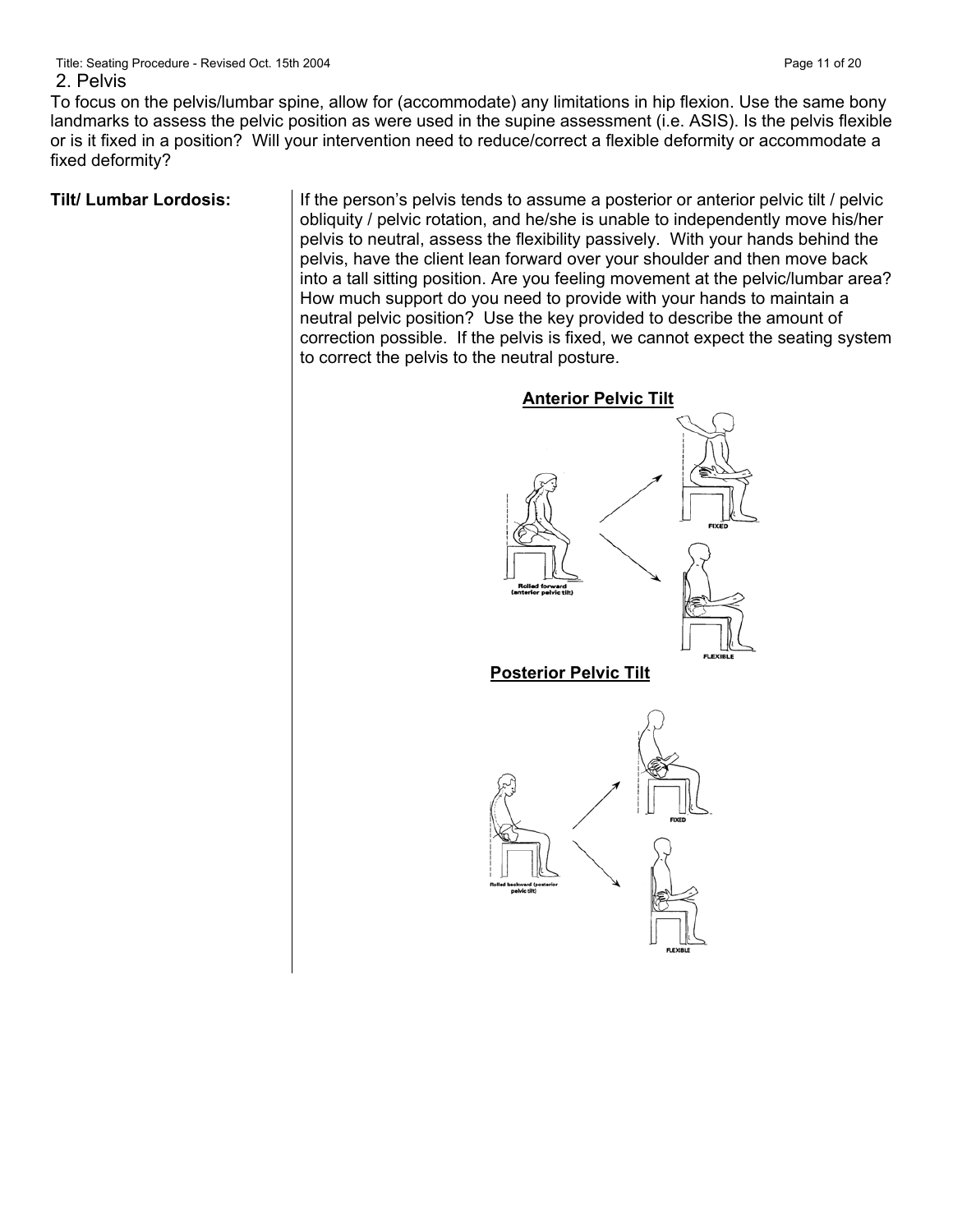**Rotation:** Note whether the pelvis is truly rotated or if it is a trunk rotation or a thigh length discrepancy that makes the pelvis appear rotated.



**Obliquity:** Note whether the pelvis is truly oblique or does it appear so due to decreased balance, scoliosis, muscle imbalance, etc.



3. Range of Motion

**Hips: IS the person able to move his/her hips and legs into the neutral posture? Can** the legs and feet be used as a stable base of support? If the person is unable to move his/her hips and legs to the neutral posture, assess the amount of flexibility passively. Stabilize the pelvis and move the leg at the hip joint. If the hips and legs can be corrected to the neutral posture, without changing the posture of the pelvis, then the hip is flexible and not fixed. Think about the recorded hip range in terms of the angle between the seat surface and the backrest.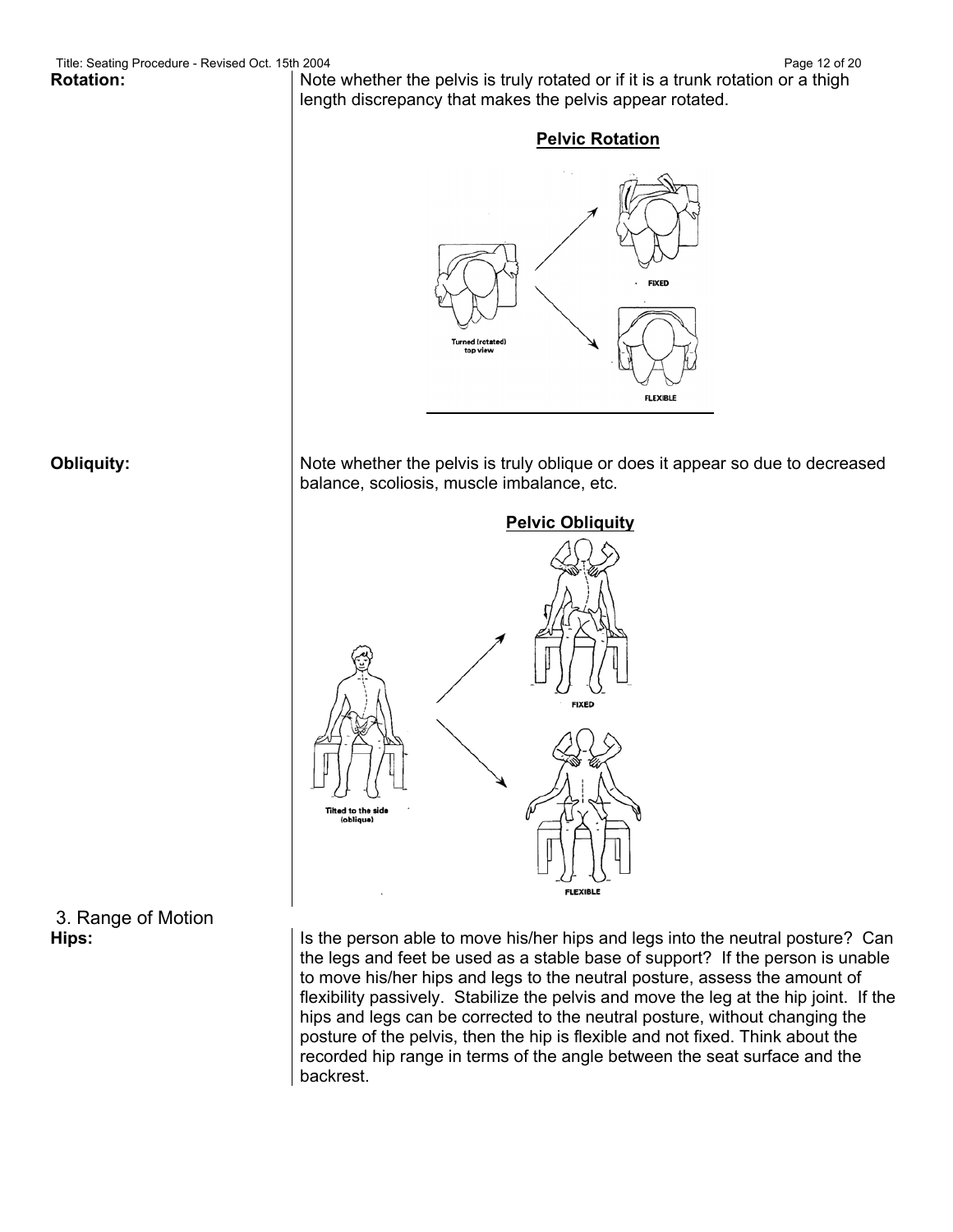4. Trunk

Title: Seating Procedure - Revised Oct. 15th 2004 **Page 13 of 20** Page 13 of 20 **Knees:** Can the person bend her/his knees so that the bottoms of her/his feet contact the floor/footrests? If the knees cannot be placed in the neutral posture, assess the knee flexibility passively. Refer to your findings in the supine evaluation. Does your client have tight hamstrings or strong extensor tone at the knee? If possible, assess other possible knee flexion angles to allow the person to better use their legs and feet as a stable base of support. Note the comfortable available knee range and resulting foot position. Ensure that the footplate position accommodates any limitations in hamstring length. Footplates with anterior/posterior adjustment may be necessary. Taut hamstrings, if not accommodated, may pull the pelvis into a posterior tilt. **Feet /Ankles:** Can the person actively bend her/his ankles so that her/his feet rest on the floor or support surface? If foot deformities prevent the sole from being a weight bearing area, determine which part of the foot will need to be supported while in the sitting position. If full ankle range is not available, angle adjustable footplates may be necessary.

**Kyphosis: If possible, ask to remove or raise your client's shirt to expose their back to remove or raise your client's shirt to expose their back to** see the spine and pelvis. Is the person able to move her/his trunk into the neutral posture and maintain that posture? Is she/he able to move her/his trunk through different postures and control that movement?



If the person is unable to move his/her trunk into the neutral posture, assess the trunk flexibility passively. Sit behind your client and place your legs on either side of theirs to provide pelvic support with the inside of your thighs. If you have a helper, ask him/her to hold your client's pelvis in the neutral posture or its limit of flexibility. With the pelvis stable, what is the posture of his/her trunk? Is there a scoliosis / kyphosis / rotation / rib hump present?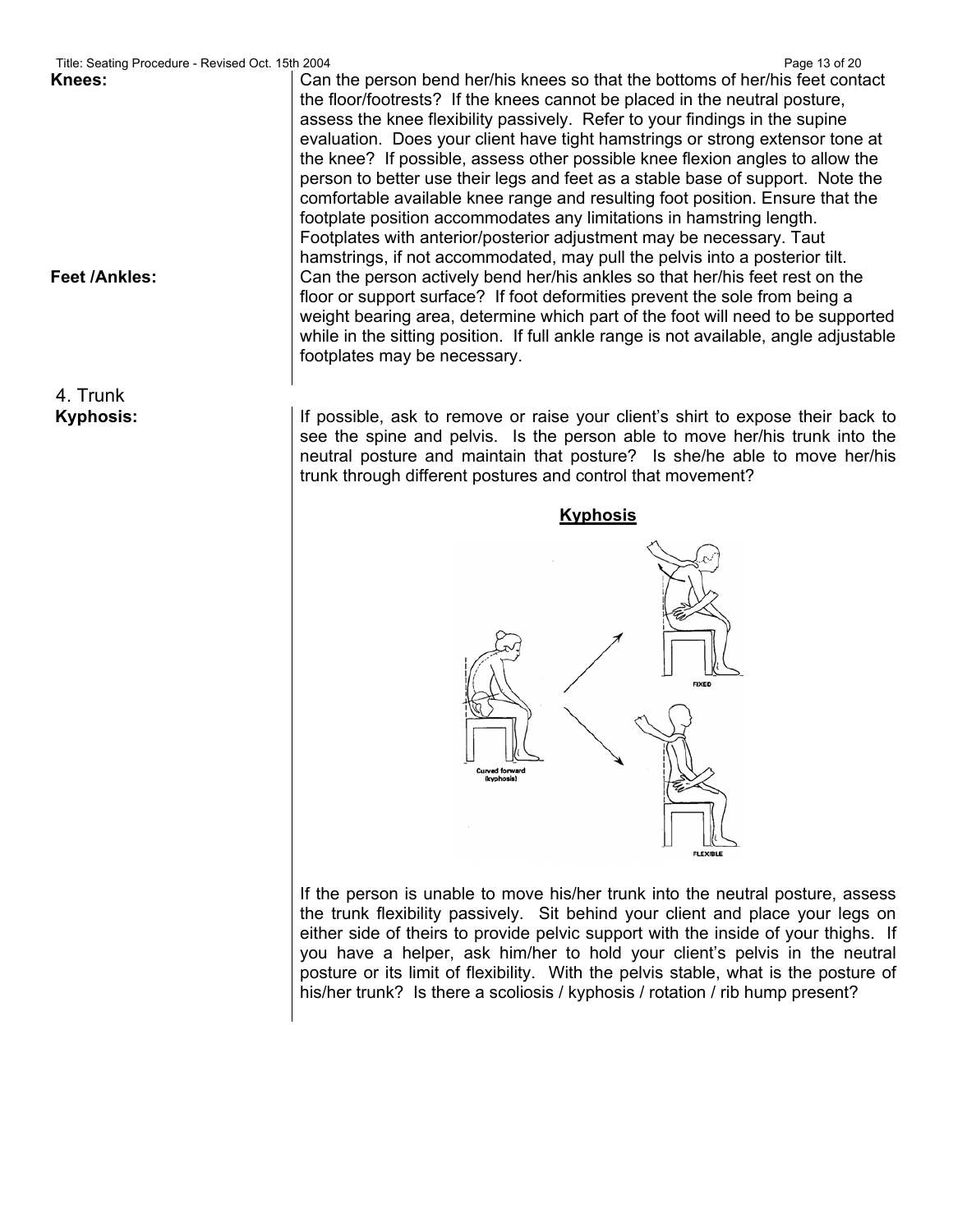|                                               | <b>FIXED</b><br>(scoliosis)                                                                                                                                                                                                                                                                                                                                                                                                                                                |
|-----------------------------------------------|----------------------------------------------------------------------------------------------------------------------------------------------------------------------------------------------------------------------------------------------------------------------------------------------------------------------------------------------------------------------------------------------------------------------------------------------------------------------------|
| <b>Rotation:</b>                              | Can you correct the person's posture so that the spine is in a neutral<br>alignment? Is the spine flexible or fixed? In what posture of the spine does<br>the head feel most balanced? Where are your hands supporting, correcting or<br>stabilizing the trunk? Where will the supports need to be located? How much<br>force are you using to correct the person's trunk posture? What is the least<br>amount of support necessary to stabilize and/or control the trunk? |
| <b>Rib Hump:</b>                              | Determine whether you are able to correct or do you need to accommodate a<br>fixed position. Can you find a 'mutually agreed' upon position? - a position<br>which allows the person to be relaxed, functional and feel well supported?<br>Precisely where is the trunk and mid-back flexible and fixed. Palpate spinous<br>processes from cervical through sacral regions to verify your postural findings.<br>Record your findings.                                      |
| 5. Shoulders/ Neck/ Head<br><b>Shoulders:</b> | With the pelvis and spine stable, assess the posture(s) and movement of the<br>shoulder girdles. Is the person able to actively bring her/his shoulders and<br>arms into a neutral posture? If the person is unable to bring her/his shoulders<br>to neutral, are any of the atypical postures assumed? – elevated / protracted /<br>retracted / internally rotated? Can the posture(s) be corrected passively?                                                            |
| Neck/Head:                                    | Are there any flexion, extension or rotational postures in the 'resting'<br>orientation? Can you neutralize these postures?                                                                                                                                                                                                                                                                                                                                                |
| E. 3.1 Skin Integrity / 3.2 C. Skin Integrity |                                                                                                                                                                                                                                                                                                                                                                                                                                                                            |
| <b>Sitting Tolerance:</b>                     | How long is client able to sit properly at a time? How long is the client<br>expected to sit at a time? What limits sitting tolerance? Is the client able to<br>weight shift independently and is he/she aware of the importance of doing so?<br>Does the client's physical status fluctuate during the day/week?                                                                                                                                                          |
| <b>Weight Shift:</b><br>Sensation:            | How does client do weight shift?<br>Is sensation absent, intact, impaired – relevance to seating and to pressure<br>distribution.                                                                                                                                                                                                                                                                                                                                          |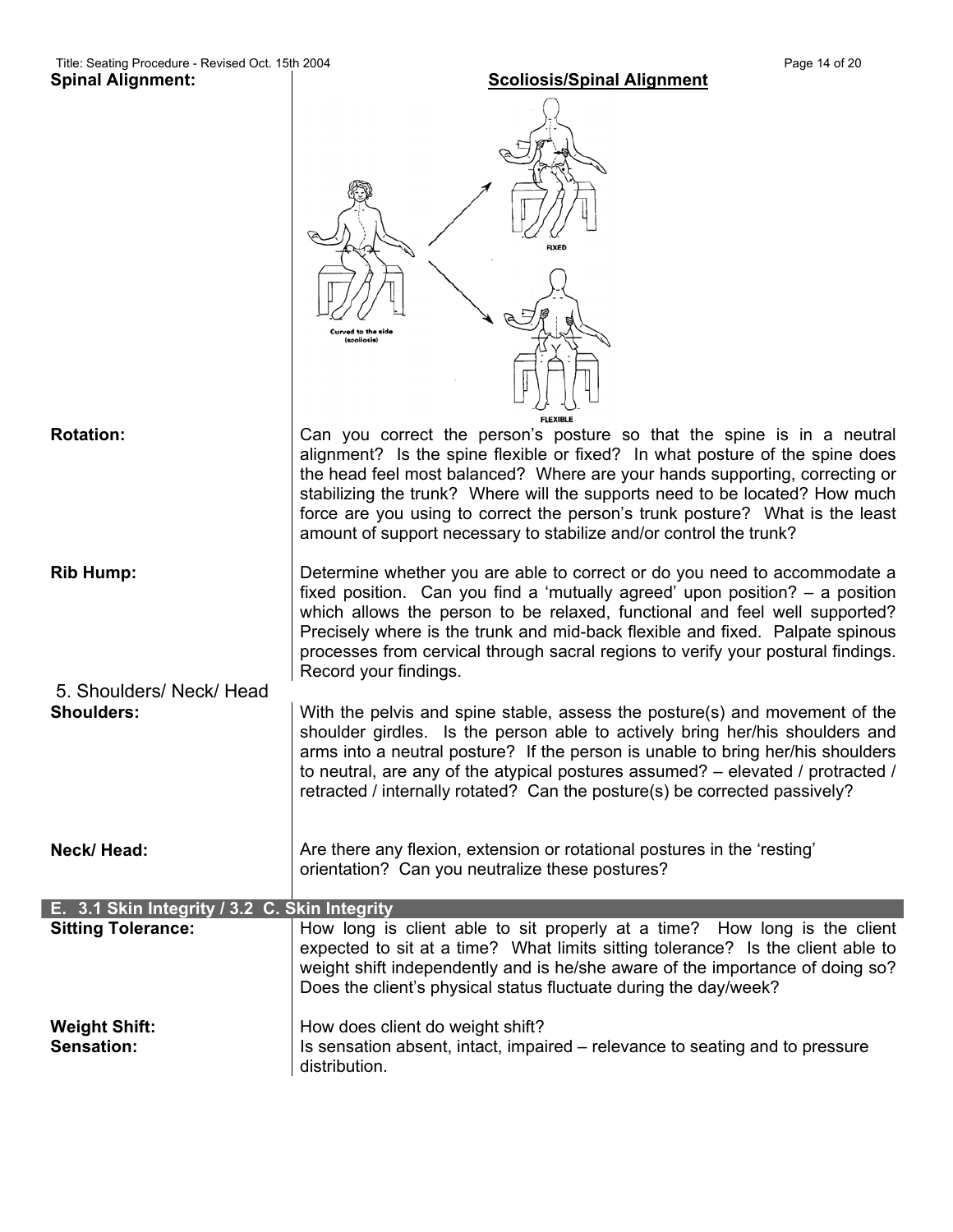| Title: Seating Procedure - Revised Oct. 15th 2004<br>Edema: | Page 15 of 20<br>Describe location, measure circumference, describe skin condition.<br>Do.<br>positional changes influence edema? Note: Elevating legrests are not effective<br>in treating LE edema. Legs/feet must be positioned at or above level of heart<br>to promote venous return (i.e. in bed or with tilt wheelchair). With arterial<br>insufficiency or mixed etiology, leg elevation may be contraindicated.                |
|-------------------------------------------------------------|-----------------------------------------------------------------------------------------------------------------------------------------------------------------------------------------------------------------------------------------------------------------------------------------------------------------------------------------------------------------------------------------------------------------------------------------|
| <b>Skin Condition:</b>                                      | History of pressure ulcers – any pressure areas that are old, open, reddened<br>(for how long does the area stay red), size, etc. Is there any old scarring<br>present? Does client know how to inspect his/her skin or does someone else<br>do this? Is the client aware of danger areas for pressure? What methods of<br>treatment have worked in the past for pressure areas? Inspect the skin<br>yourself! A picture may be useful. |
| <b>Measurement Tools:</b>                                   | To access the Braden Scale on the Intranet:                                                                                                                                                                                                                                                                                                                                                                                             |
|                                                             | http://intranet.viha.ca/home and community care/procedures/interdiscip<br>linary procedures/skin and wound manual pdf/section 9 2pdf                                                                                                                                                                                                                                                                                                    |
|                                                             | Pressure Mapping: i.e. (Fisher Seating Services, Queen Alexandra Centre for<br>Children's Health-Victoria, 250-721-6732)                                                                                                                                                                                                                                                                                                                |
|                                                             | F. 3.1 General Physical Function / 3.2 D. General Physical Function                                                                                                                                                                                                                                                                                                                                                                     |
| <b>Upper extremity function:</b>                            | Describe general ranges, strength, functional abilities, and set-up required to<br>facilitate maximum function. What is the client's dominant hand for driving -<br>consider joystick type?                                                                                                                                                                                                                                             |
| <b>Lower Extremity function:</b>                            | Describe general ranges, strength, and functional abilities.                                                                                                                                                                                                                                                                                                                                                                            |
| <b>Respiration/Cardio Status:</b>                           | Is there shortness of breath, cardiac problems, assisted ventilation?<br>Is this<br>affected by positioning? Consider power vs. manual mobility.<br>Is the<br>wheelchair equipment required to carry ventilation, oxygen equipment? If there<br>are any chest infections – describe frequency. Do you need to use a pulse<br>oximeter to check O <sub>2</sub> saturation of blood with different seated positions?                      |
| Swallowing/Reflux/<br>Digestion:                            | Does client need to be better supported in their wheelchair to swallow safely?<br>Are there any noted changes in swallowing/reflux/digestion with position<br>changes? Is there a Dysphagia Consultant involved?                                                                                                                                                                                                                        |
| Pain:                                                       | Describe type of pain, location and movements or positions that exacerbate<br>pain.                                                                                                                                                                                                                                                                                                                                                     |
| Seizures:                                                   | Describe history, severity, type of seizures. Does client know when seizures<br>will occur? Consider stability of wheelchair, chest straps, headrest<br>considerations and ease of access to allow caregiver to attend to client. Will<br>the client be safe driving a power w/c.                                                                                                                                                       |
| Tone:<br><b>Reflex Activity:</b>                            | Comment on tone / reflex activity as indicated on the worksheet. During your<br>handling and manipulation, feel the tone / reflex patterns to identify the triggers<br>that cause abnormal movements and determine what positions assist in<br>normalizing them.                                                                                                                                                                        |
| Tremor / Ataxia:                                            | Comment on any observed tremors or other types of movement disorders.                                                                                                                                                                                                                                                                                                                                                                   |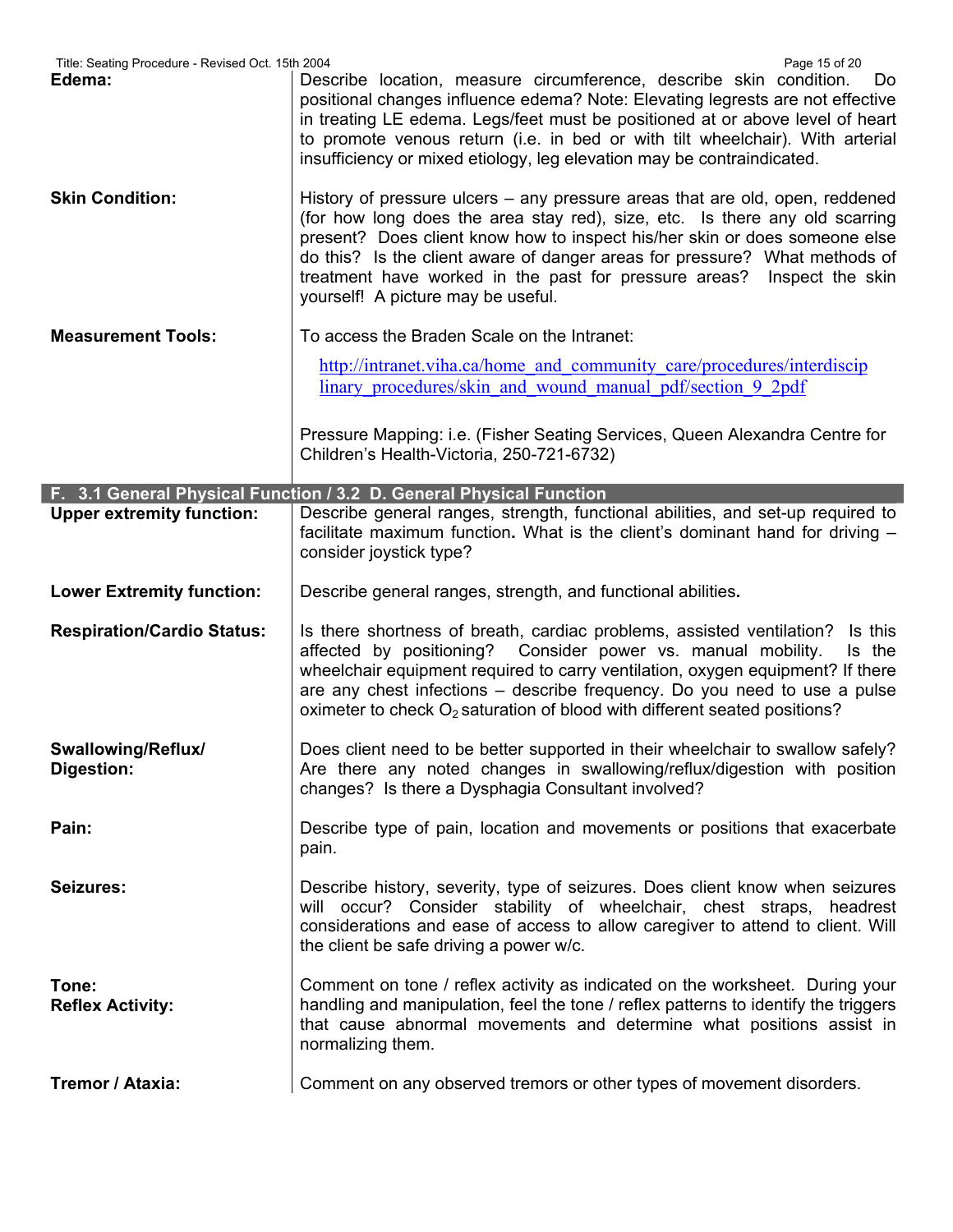## **Section 4 – Current Mobility and Seating System**

**A. Current Mobility/ Seating System** 

Describe the specifics and components of the current wheelchair and seating system as indicated in the table

**Fit and Function in Current Seating System:** Comment on the strengths and weaknesses of the components of the current wheelchair and seating system. These strengths and weaknesses are important to note as they will affect decisions on components that are necessary or need to be changed in the system. Take photographs if possible for reference and outcome evidence.

## **Section 5 – Analysis and Recommendations**

|                                                                | A. Seating/ Mobility Assessment Summary (Relevant Implications)                                                                                                                                                                                                                                                                                                                                                                                                                                                                                                                                                                                                      |
|----------------------------------------------------------------|----------------------------------------------------------------------------------------------------------------------------------------------------------------------------------------------------------------------------------------------------------------------------------------------------------------------------------------------------------------------------------------------------------------------------------------------------------------------------------------------------------------------------------------------------------------------------------------------------------------------------------------------------------------------|
| <b>Client goals/ concerns:</b><br><b>Functional status and</b> | This form serves as a summary of the Seating/Mobility Assessment<br>Worksheet. It provides a framework for analyzing the client's goals and<br>findings from the assessment. This information will then be used for your                                                                                                                                                                                                                                                                                                                                                                                                                                             |
| prognosis:                                                     | equipment justification letters to acquire funding.                                                                                                                                                                                                                                                                                                                                                                                                                                                                                                                                                                                                                  |
| <b>Environment status:</b>                                     | Describe the functional/ physical issues that led the client to be referred for<br>seating. Identify the physical, cognitive, emotional, environmental, social                                                                                                                                                                                                                                                                                                                                                                                                                                                                                                       |
| <b>Perceptual/cognitive</b><br>status:                         | components that are the probable causes of these physical/ functional issues.                                                                                                                                                                                                                                                                                                                                                                                                                                                                                                                                                                                        |
| <b>Physical status:</b>                                        | When determining initial equipment recommendations/plan you must consider<br>the 'Relevant Implications'.                                                                                                                                                                                                                                                                                                                                                                                                                                                                                                                                                            |
| <b>B. Targeted Outcomes</b>                                    |                                                                                                                                                                                                                                                                                                                                                                                                                                                                                                                                                                                                                                                                      |
|                                                                | Identify desired outcomes in relation to functional/ physical status and client<br>goals.                                                                                                                                                                                                                                                                                                                                                                                                                                                                                                                                                                            |
| C. Plan for Equipment Trial                                    |                                                                                                                                                                                                                                                                                                                                                                                                                                                                                                                                                                                                                                                                      |
| Wheelchair type,<br>components and<br>accessories:             | This worksheet is to be used as a cue for you to consider all the various<br>wheelchair/positioning components.                                                                                                                                                                                                                                                                                                                                                                                                                                                                                                                                                      |
|                                                                | have considered all functional,<br>Ensure<br>that you<br>environmental,<br>perceptual/cognitive and physical factors that were identified during the<br>seating assessment when deciding on the mobility base and w/c components<br>for trial.                                                                                                                                                                                                                                                                                                                                                                                                                       |
|                                                                | It is OK to ask the dealer for suggestions of equipment to trial but the therapist<br>MUST direct the dealer in addressing the physical and functional issues and<br>the goals you and the client are trying to achieve. I.e. "The client has a fixed<br>pelvic obliquity and a posterior pelvic tilt, is unable to weight shift, and is at risk<br>for skin breakdown - what types of cushions are appropriate for this?" It is<br>unacceptable for the dealer to independently make the equipment<br>decisions. The therapist is legally and ethically responsible for<br>assessment and equipment prescription. The dealer should NOT be<br>doing the assessment. |
| D. Summary of Equipment Trialed and Outcomes                   |                                                                                                                                                                                                                                                                                                                                                                                                                                                                                                                                                                                                                                                                      |
|                                                                | The trials section is a running record of all equipment that has been trialed and<br>the outcomes of the trials, both negative and positive. This will help avoid<br>duplication of intervention, especially as the client moves through the health<br>continuum with different therapists.                                                                                                                                                                                                                                                                                                                                                                          |
|                                                                | Take a photograph to document postural/positioning outcome in the client's<br>trial seating/mobility system.                                                                                                                                                                                                                                                                                                                                                                                                                                                                                                                                                         |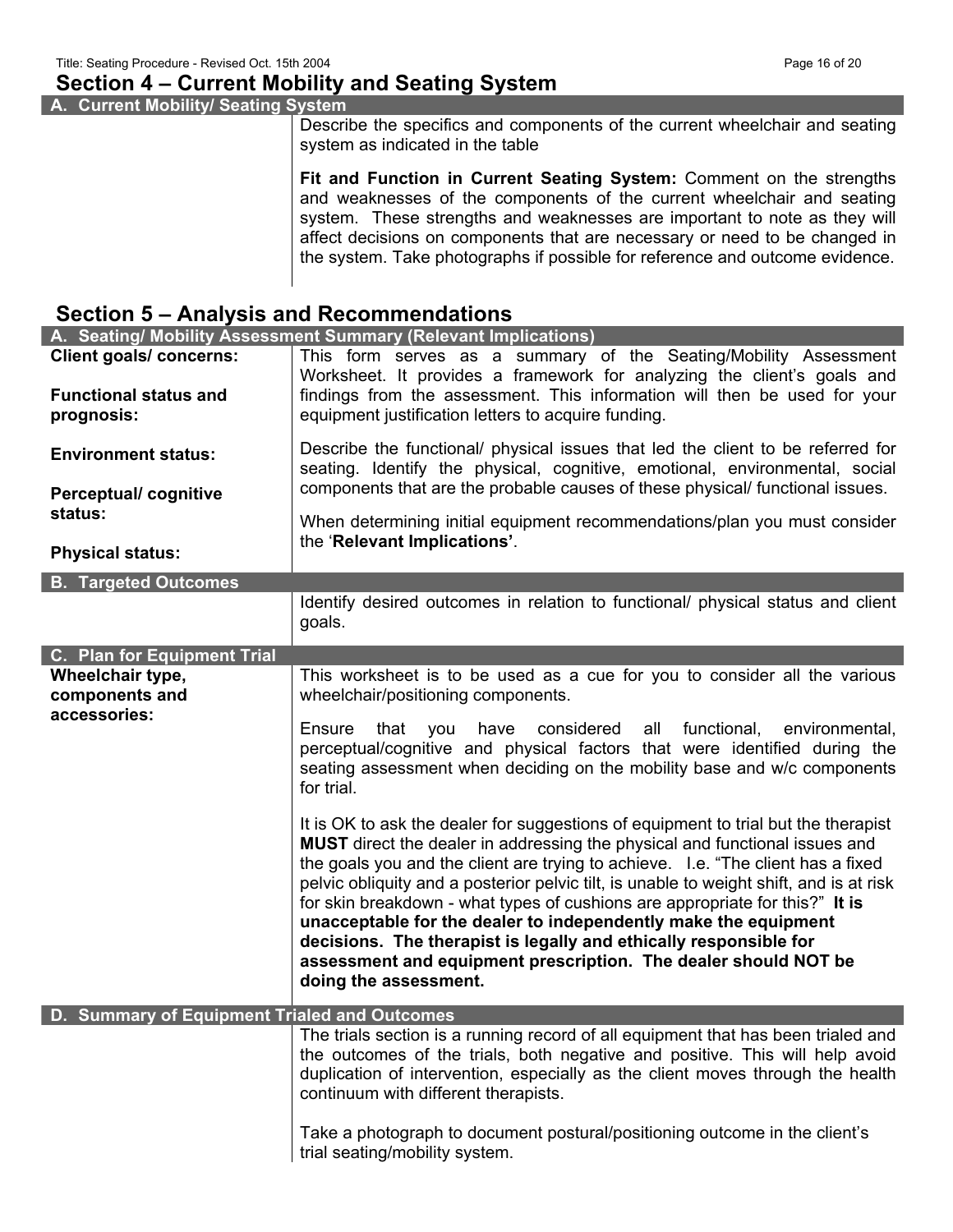#### **E. Final Equipment Recommendation**

The Equipment Recommendation section documents final equipment prescription complete with detailed specification. It is recommended to use the manufacturer's order form.

## **Section 6 – Outcomes**

| A. Final Seating/ Mobility Outcomes |                                                                                                                                                                                                                                                                                                                                                                                                                                               |
|-------------------------------------|-----------------------------------------------------------------------------------------------------------------------------------------------------------------------------------------------------------------------------------------------------------------------------------------------------------------------------------------------------------------------------------------------------------------------------------------------|
|                                     | The Outcomes section is to be used as a follow up to describe how the<br>prescribed equipment has met/ not met the client's goals and functional/<br>physical issues related to identified probable causes where possible. Note any<br>changes/ modifications done to the original equipment prescription during<br>fitting of the seating/ mobility system. This section should be completed within<br>a month of final equipment provision. |
|                                     | Take a photograph to document postural/positioning outcome in the client's<br>new seating/mobility system.                                                                                                                                                                                                                                                                                                                                    |
|                                     | Has your intervention been successful or unsuccessful? What issues were<br>you successful in resolving and what issues were not resolved? Do you need<br>to get assistance with the prescription from a seating 'expert'? Do you need to<br>do further intervention with this client?                                                                                                                                                         |
| <b>References:</b>                  | Pictures used with permission- (from Rob Marko, Director of Sales, Otto Bock Canada):<br>1) Zollars, J.A., Knezevich, J. (1996). Special seating: An illustrated guide.<br>Otto Bock Rehab.                                                                                                                                                                                                                                                   |
|                                     | 2) Bergen, A. Assess long form and Assess short form.<br>Retrieved June 1999 from www.rehabcentral.com.                                                                                                                                                                                                                                                                                                                                       |
|                                     | 3) Jay Medical. Seating Assessment Form.<br>Obtained from Jay Medical Representative, 1998.                                                                                                                                                                                                                                                                                                                                                   |

#### **Acknowledgements:**

Many therapists and therapy resources provided information, consultation and support in the development of these guidelines and worksheet, including:

- Jean Minkel of Minkel Consulting, New York.
- Access Community Therapists, Vancouver, BC.
- Cathy Brighton, OT- North Shore Health Region Power Mobility Assessment in the Community Tool
- RESNA (Rehab Engineering Society of North America)
- Therapists throughout VIHA
- International Seating Symposium
- BC Rehab Society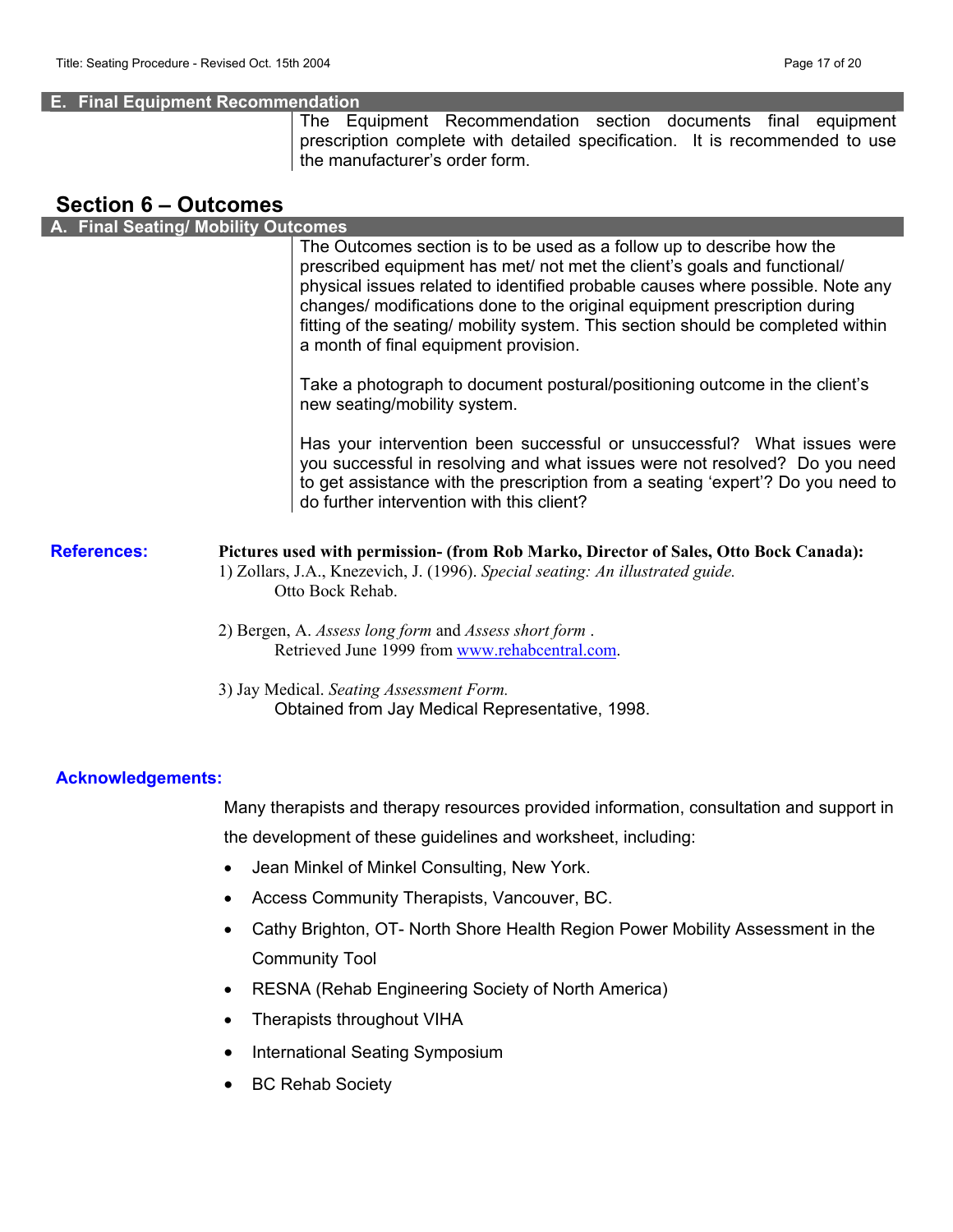# **Appendix A**: Postural Terms

## **Postural terms:**

• *Pelvic tilt* 

(anterior tilt) (posterior tilt)



pelvis is rolled forward pelvis is rolled backward neutral pelvis





Rolled backward (posterior pelvic tilt)

pelvis is rotated forward on one side



Turned (rotated - described by the side that is forward)

- **Rolled forward** (anterior pelvic tilt)
- *Pelvic obliquity Pelvic rotation*



### • *Thoracic kyphosis*

Trunk is curved forward; note level



Curved forward (kyphosis)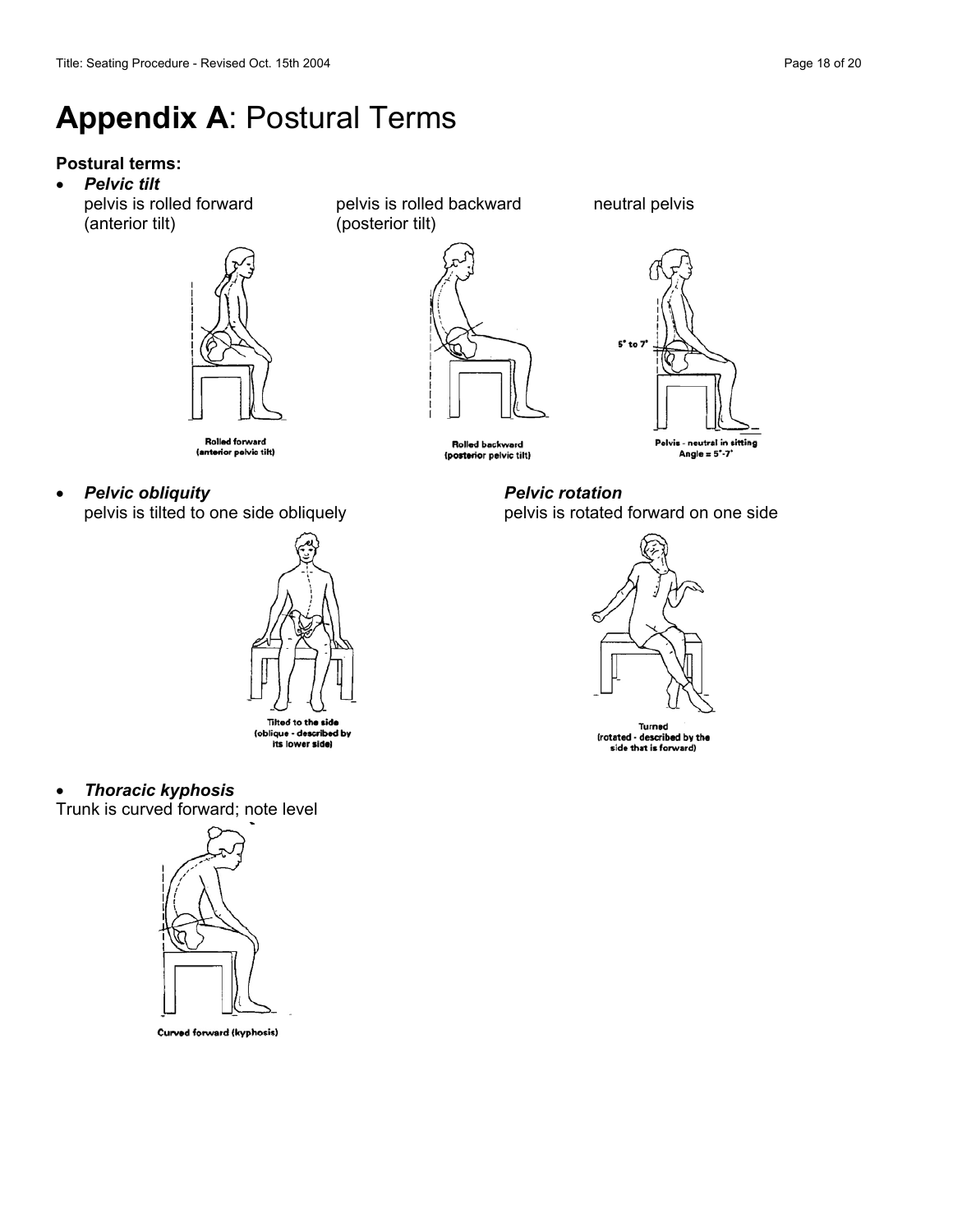Title: Seating Procedure - Revised Oct. 15th 2004 **Page 19 of 20** Page 19 of 20

• *Scoliosis* – lateral curvature of the spine; named after the side that is convex; nonstructural scoliosis is a reversible lateral curvature of the spine without rotation; structural scoliosis is an irreversible lateral curvature with rotation of the vertebral bodies; major curve is structural and of great significance; minor curve is smaller and nonstructural, usually forms as a compensatory mechanism to help keep the client's head directly over the pelvis.



• **Rib hump** – rib cage deformity resulting from rotation of the vertebrae with scoliosis; note location and correctability.



- *Wind-swept deformity* described as the triad of :
	- a) pelvic obliquity with the hip on the high side dislocated or subluxed, or with pelvic rotation on sitting
	- b) scoliosis convex to the opposite side; and
	- c) flexion, adduction and internal rotation of one hip (the subluxed or dislocated side), with flexion, abduction, and external rotation of the contra-lateral hip.